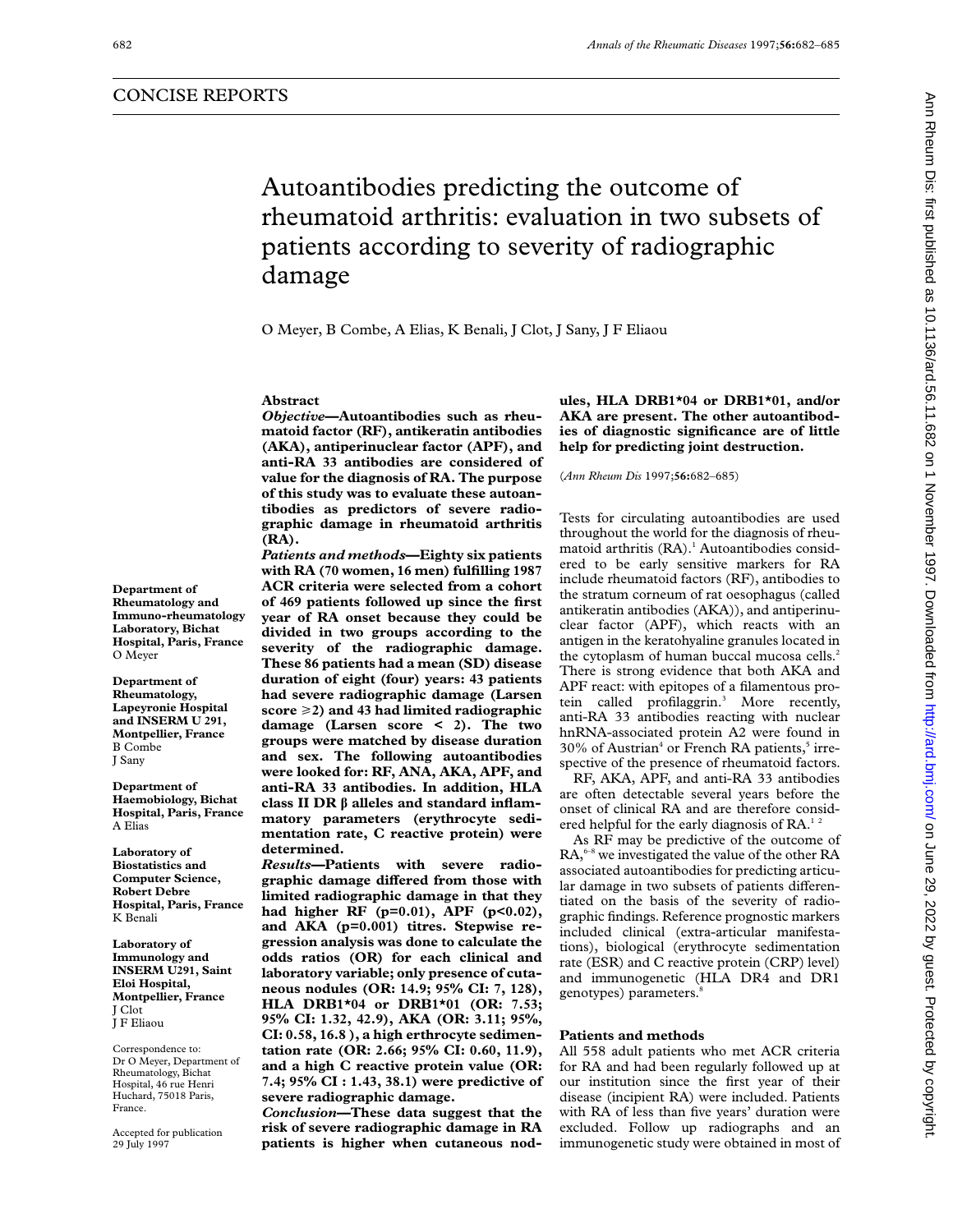*Table 1 Sensitivity, specificity, and positive predictive value for severe destructive RA of five autoantibodies, inflammatory parameters (ESR, CRP), and high risk HLA alleles in two groups of RA patients*

| Variable       | Sensitivity | Specificity | Positive<br>predictive<br>value | ΟR   | 95% CI      |
|----------------|-------------|-------------|---------------------------------|------|-------------|
| RF             | 0.69        | 0.51        | 0.58                            | 2.41 | 0.99, 5.85  |
| APF            | 0.46        | 0.74        | 0.64                            | 2.52 | 1.01, 6.28  |
| AKA            | 0.60        | 0.72        | 0.68                            | 3.95 | 1.59, 9.75  |
| <b>RA 33</b>   | 0.34        | 0.72        | 0.55                            | 1.38 | 0.55, 3.45  |
| <b>ANA</b>     | 0.20        | 0.72        | 0.42                            | 0.68 | 0.25, 1.84  |
| HLA DRB1*04 or |             |             |                                 |      |             |
| DRB1*01        | 0.90        | 0.41        | 0.60                            | 6.84 | 2.07, 22.60 |
| ESR            | 1.0         | 0.27        | 0.55                            |      |             |
| <b>CRP</b>     | 0.91        | 0.44        | 0.56                            | 8.53 | 1.68, 43.3  |

these RA patients (469 of 558 (84%)). Radiographs of the hands, wrists, feet, and joints with clinical symptoms were obtained in all patients after a mean disease duration of eight years. Two independent observers who were blinded to the status of the patients scored each radiograph using Larsen's method. The interobserver correlation coefficient determined after the observers received specific training in Larsen score determination was 0.94. Among the RA patients, two groups of white patients were differentiated based on severity of radiographic joint lesions, taking care to match the groups on sex distribution and disease duration (mean (SD) 8.95 (4.77) years in group I, 9.66  $(7.20)$  years in group II). Group I patients (n = 43; 33 women and 10 men) had severe radiographic damage with a Larsen score  $\geq 2$ for each of both wrists, both hands, both feet, and at least one other joint. Group II patients  $(n = 43; 37$  women and six men) had a Larsen score < 2 for each joint studied. At symptom onset, mean age of the 86 patients in groups I and II combined was 43.29 years (range 18–69). Mean disease duration before the first visit to our clinic was 7.8 months (range 2–12).

In addition to a physical evaluation and to the usual laboratory tests, including ESR and CRP, the following immunological markers were looked for: RF by laser nephelometry (positive if  $\geq 40$  IU/ml), IgG AKA by indirect immunofluorescence on cryostat sections of rat oesophagus (positive if  $\geq 1:20$ ), IgGAM APF by indirect immunofluorescence on human buccal epithelial cells (positive if  $\geq 1:40$ ), and IgG anti-RA 33 antibodies by western blotting with HeLa cell nuclear extracts (serum dilution

*Table 2 Stepwise logistic regression to determine which variables best predicted severe articular damage in RA (adjusted for age, sex, and disease duration)*

|                     | ΟR    | 95% CI for OR |
|---------------------|-------|---------------|
| Cutaneous nodules   | 14.98 | 1.74, 128     |
| RF                  | 0.86  | 0.176, 4.19   |
| ANA                 | 0.36  | 0.07, 1.88    |
| APF                 | 0.66  | 0.14, 3.04    |
| AKA                 | 3.11  | 0.58, 16.8    |
| RA-33ab             | 0.76  | 0.16, 3.70    |
| HLA DRB1*04/DRB1*01 | 7.63  | 1.32, 42.9    |
| ESR                 | 2.66  | 0.60, 11.9    |
| CRP                 | 7.4   | 1.43, 38.1    |

1:20) as described elsewhere.<sup>5</sup> Antinuclear antibody determination was performed routinely using HEp-2 cells as the substrate.

A frozen serum sample collected during the first year of the disease was used to determine the serological markers for RA. Non-routine tests (AKA, APF, anti-RA33ab) were performed in duplicate. HLA-DR genetic oligotyping was performed using a non-radioactive reverse dot blot technique as described elsewhere. $8$ 

Statistical analysis was performed using BMDP statistical software. Fisher's exact test or the  $\chi^2$  test and the non-parametric Kruskal-Wallis test were used for between group comparisons of qualitative and quantitative data, respectively. A stepwise multiple logistic regression model was constructed to look for relevant independent prognostic variables. The prognostic variables included in the multivariate model were selected based on the results of a univariate analysis. The significance level was 0.05.

## **Results**

Rates of occurrence (sensitivity) of RF, APF, AKA, anti-RA33 antibodies, and ANA in RA patients with (group I) and without (group II) severe articular damage are indicated in table 1, as well as the specificity and the positive predictive value of these five autoantibodies for severe radiographic damage. For purposes of comparison, the sensitivity, specificity, and positive predictive value of a high ESR (> 28 mm 1st h) or a high CRP level (> 15 mg/l) are also indicated. Of the five autoantibodies studied, AKA had the highest positive predictive



*Figure 1 Values of RF, APF, and AKA in patients with destructive (group 1) and non-destructive (group 2) RA. The horizontal line within boxes represents the median, boxes show the interquartile range (*± *25% of the median), vertical bars show the 95% confidence intervals (values above or below these levels were plotted separately). x: p< 0.01; y: p< 0.02; z: p< 0.001.*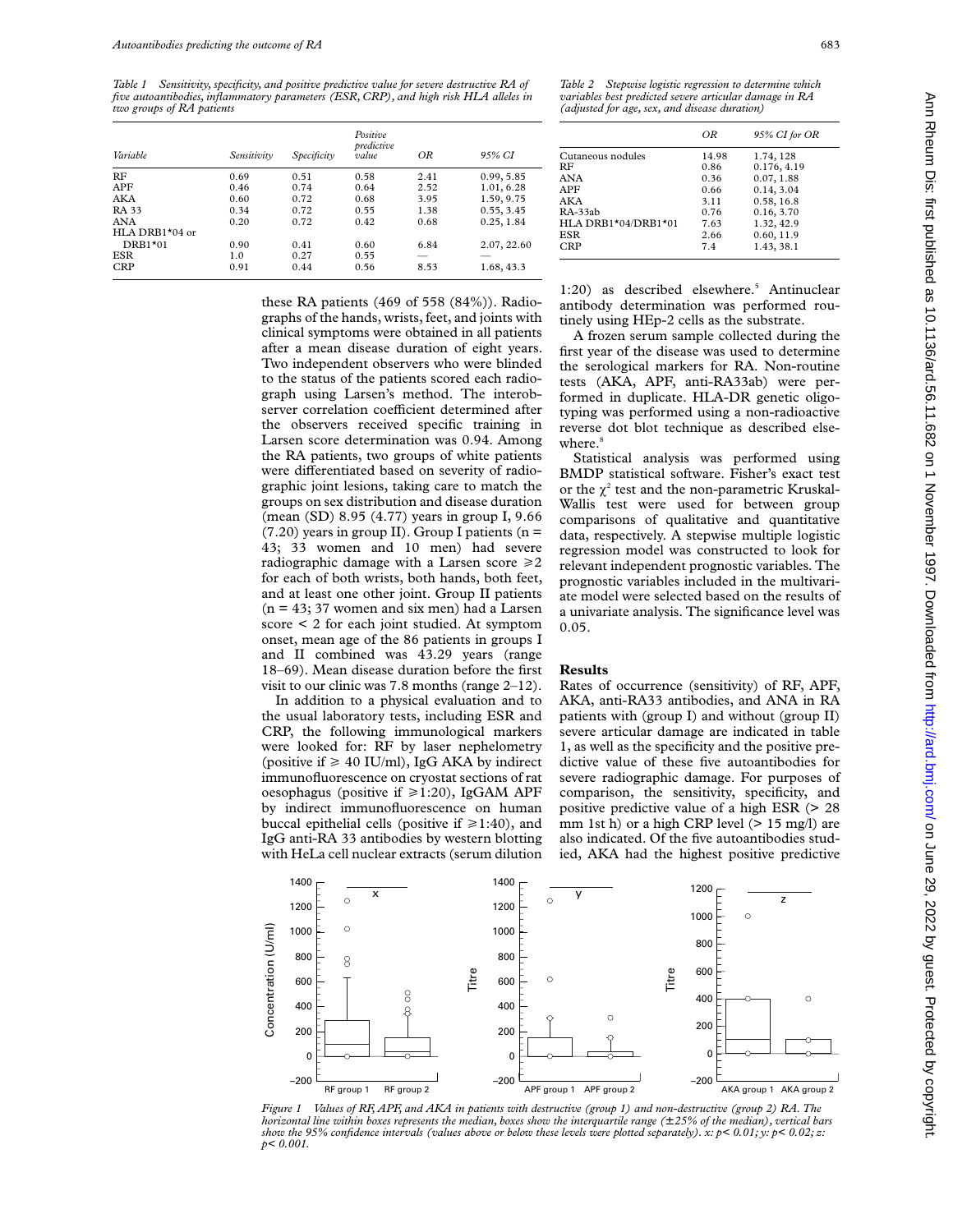value (0.68) with the highest OR (3.95; 95% CI, 1.59, 9.76) for severe destructive RA.

Mean serum autoantibody titres were higher in group I than in group II, and the differences were significant for RF ( $p < 0.01$ ) APF ( $p <$ 0.02), and AKA (p < 0.001) (fig 1). Mean (SD) initial ESR and CRP levels were significantly higher in group I than in group II: 48 (31) versus 21 (17) (p < 0.0001) for ESR and 51 (45) versus 12 (13) (p< 0.0001) for CRP.

To determine which autoantibodies had the best predictive value for severe radiographic damage, all variables were entered into a dichotomous stepwise logistic regression model. Table 2 shows the results of this analysis.

Subcutaneous nodules, HLA DRB1\*04 or DRB1\*01 susceptibility alleles, AKA, and CRP were the four best variables for predicting severe articular damage.

A subsequent analysis excluding clinical parameters from the stepwise logistic regression model showed that AKA was the autoantibody with the best predictive value for severe articular damage (OR, 3.23; 95%CI of OR, 1.16, 8.96).

## **Discussion**

Recent research has concentrated on identifying clinical and laboratory abnormalities present in early RA, with the goal of predicting the long term outcome of the disease.<sup>6-8</sup> As radiological articular damage can occur within two years of the first manifestations of RA, 6 there is an urgent need for identifying independent predictive factors present at disease onset. Such factors would be of use for evaluating the risk-benefit ratio of potentially toxic second line drugs.

In addition to clinical, epidemiological, socioeconomic, and health assessment characteristics, $10$  several studies have found a strong correlation between a persistently high ESR or CRP level and less favourable disease outcomes.<sup>78 11</sup>

DR4 and DR1 alleles, which share an epitope on the third hypervariable region of the  $\beta$  chain, have also been found to be associated with a poor prognosis.<sup>8 12 13</sup>

Among autoantibodies, IgM (or IgA) RF has been the most extensively studied. Presence of IgM RF was strongly predictive of an unfavourable outcome.<sup>11</sup> Very few published studies have evaluated the predictive value of the other autoantibodies, and most looked at only one antibody.

Westgeest *et al*<sup>14</sup> reported that APF indicated more severe disease in seronegative RA and also identified the most severe cases among RF positive patients. In a study by Paimela *et al*, 15 RA patients who were initially positive for AKA had more active disease as assessed based on clinical, laboratory tests, and radiological variables, as compared with AKA negative patients. However, none of these studies used multiple regression analysis to determine which autoantibodies were the best independent predictive variables, and which combinations of autoantibodies predicted the outcome in early RA. In an attempt to obtain more sharply contrasted findings regarding the prognostic value of autoantibodies, we compared two groups of RA patients with and without severe radiographic damage. Although our study was not prospective, all patients had serum drawn within one year of RA onset and were followed up at our institution starting during the first year of their disease. All had initial radiographs with no articular damage, and in all a second series of radiographs was obtained after at least five years' follow up. In our model, presence of AKA (60.5% of group I patients with severe radiographic damage versus 27.9 % of group II patients with a benign articular outcome) was associated with a relative risk of 3.1. These data are very similar to those obtained with inflammatory markers such as ESR or CRP, which have been established as important prognostic indices for severe articular damage in retrospective and prospective studies.<sup>7811</sup> Relative risks were 0.86 for RF, 0.66 for APF, 0.36 for ANA, and 0.76 for anti-RA 33 antibodies. Apparent discrepancies between our data and those from earlier studies may be ascribable to the fact that only patients with 'definite' RA after a mean follow up of eight years were included in our study; as a result, as many as 50% of patients in the favourable outcome group (group II) were positive for RF, contrasting with smaller proportions in most prospective studies in populations with short-term follow up periods.

The rate of occurrence of APF may seem low in our study compared with many others.<sup>1 16 17</sup> However, we used a cut off titre of 1:40 because in an earlier study<sup>5</sup> we found that a cut off of 1:10 had relatively poor specificity for RA. In several countries, the frequency of AKA<sup>18</sup> or anti-RA 33 antibodies<sup>1</sup> is considerably lower than in most of Europe.<sup>45</sup>

As the target of APF and AKA seems to be immunologically related to the same acidic form of profilaggrin, <sup>3</sup> determination of one or the other of these two antibodies is sufficient for diagnostic or prognostic purposes in early RA. These autoantibodies have been found in early  $RA<sub>1</sub><sup>12</sup>$  and even before the onset of clinical symptoms.<sup>1</sup> Consequently, we recommend adding AKA to the list of clinical, physical function, laboratory (ESR, CRP), and immunogenetic parameters (HLA DRB1\*04/ DRB1\*01 genotype) currently used for early prediction of the outcome of RA.

Even when they are statistically significant, however, differences between groups of patients are not necessarily helpful for making therapeutic decisions in individual patients. In the near future, development of a composite index including three or more independent variables may improve the ability of clinicians to predict the outcome of early RA.

3 Sebbag M, Simon M, Vincent C, Masson-Bessiere C, Girbal E, Durieux N, *et al.* The antiperinuclear factor and the so-called antikeratin antibodies are the same rheumatoid arthritis-specific autoantibodies. J Clin Invest 1995;95: 2672–9.

<sup>1</sup> Aho K, Palusuo T, Kurki P. Marker antibodies of rheumatoid arthritis: diagnostic and pathogenetic implications. Semin Arthritis Rheum 1994;23:379–87.

<sup>2</sup> Cordonnier C, Meyer O, Palazzo E, De Bandt M, Elias A, Nicaise P, *et al.* Diagnostic value of anti-RA 33 antibody, antikeratin antibody, antiperinuclear factor and antinuclear antibody in early rheumatoid arthritis. Comparison with rheumatoid factor. Br J Rheumatol 1996;35:620–4.